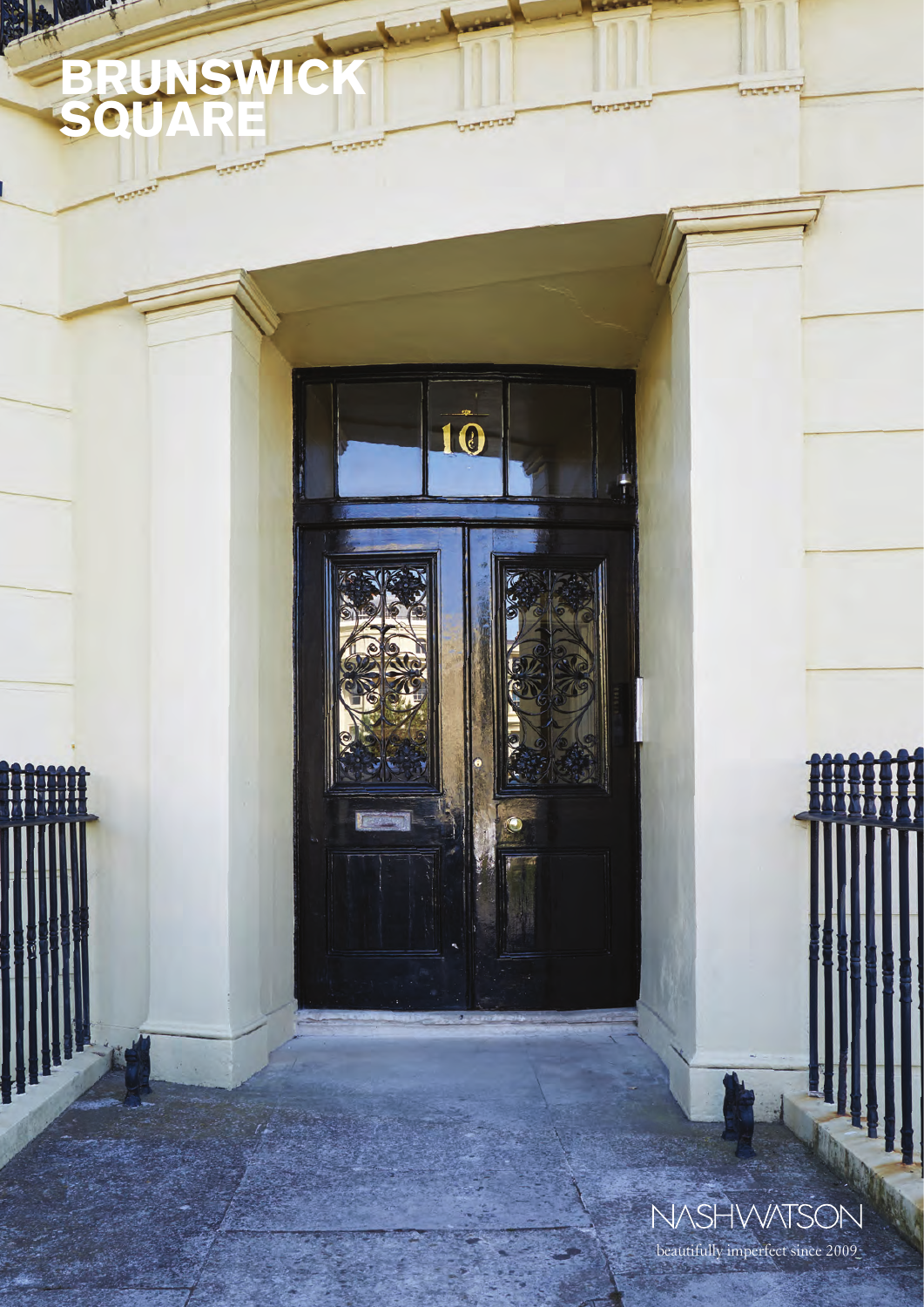## Beautiful sash windows and rooftop views..

Set inside a Grade I Listed Regency Town House, a one-bedroom fourth floor rear apartment. Located in the iconic Brunswick Square, close to Hove seafront. The apartment has a 20ft open plan living-kitchen room, an 18ft bedroom, and there's a bathroom. This is a charming top floor apartment that retains the characterful features found in Regency properties. Beautiful sash windows, rooftop views and a great address.

Brunswick Square is a beautiful, Regency architectural set-piece. The gardens form the centrepiece and provide the perfect backdrop to draw inspiration from the southerly sea view. Graceful, elegant, inspirational and essential viewing.



beautifully imperfect since 2009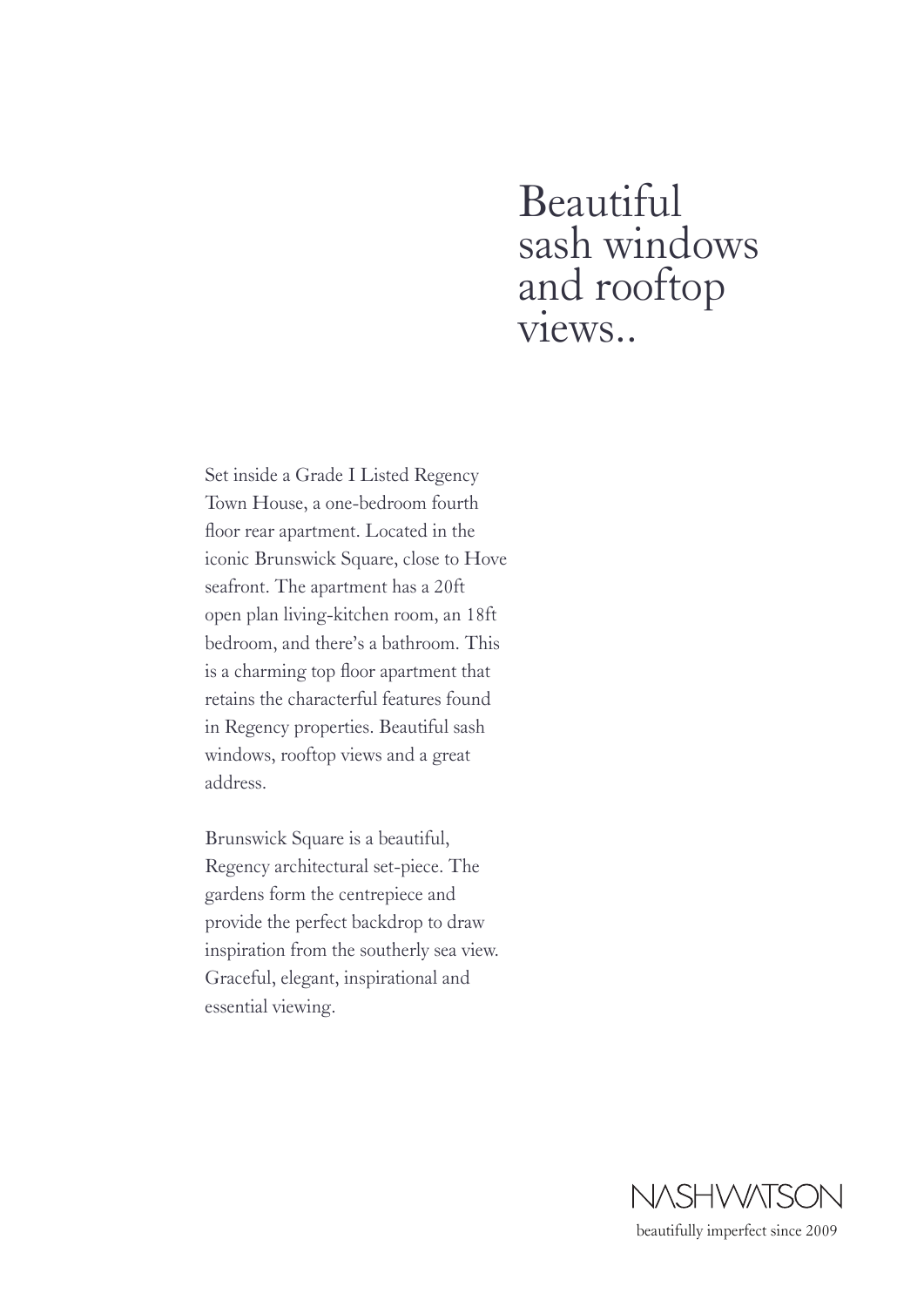







The particulars we have prepared in this brochure are just a guide. No survey has been carried out and room sizes are approximate. Whilst we take reasonable care to ensure its accuracy, we cannot guarantee this and do not supply any warranty or representation of any kind in relation to the content herein.